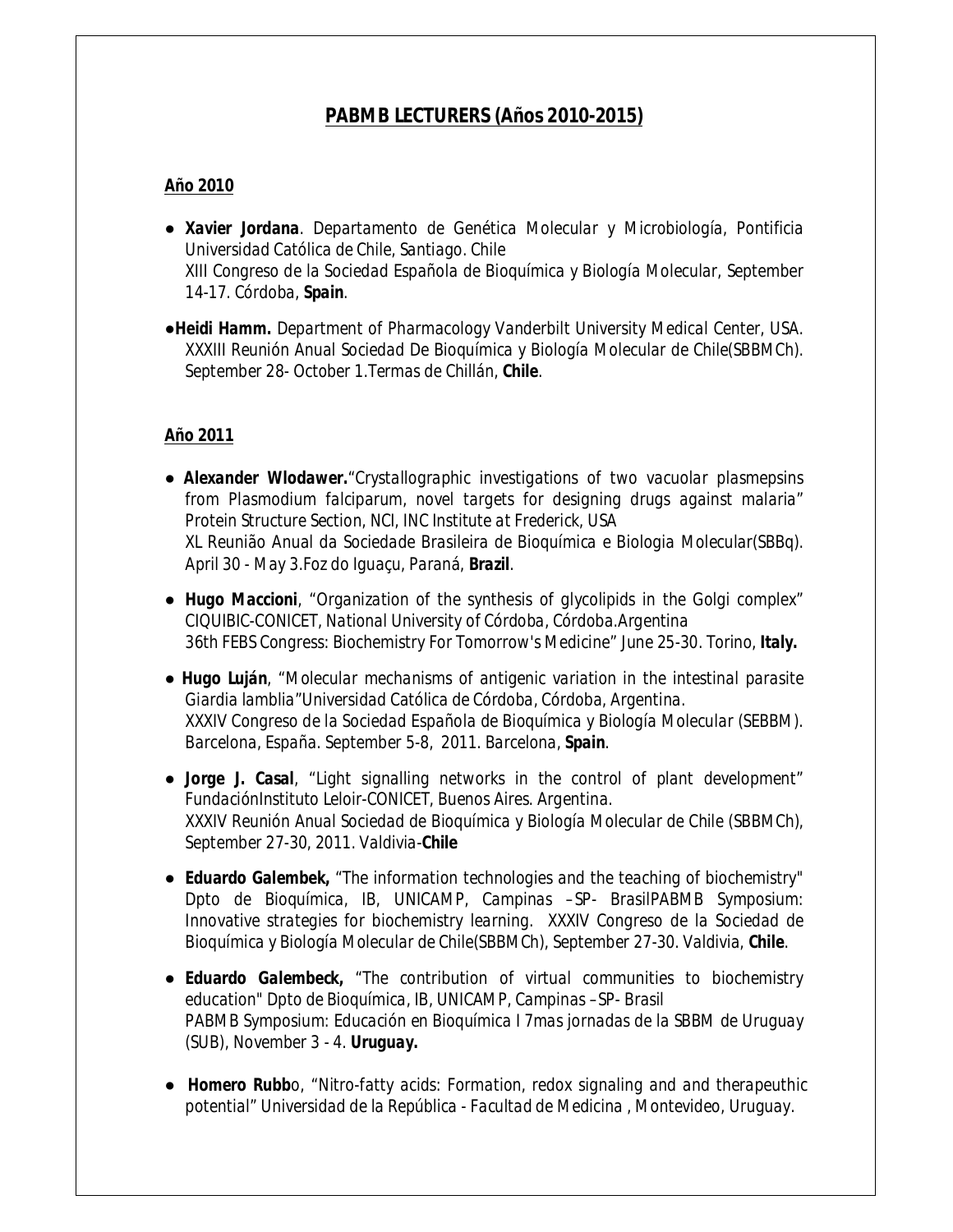*Cell Signaling Networks Conference. 13th IUBMB Conference, the 1st PABMB Conference and 3rd Meetings of the Signal Transduction Branch & Oxidative Stress Branches of SMB (Sociedad Mexicana de Bioquimica). October 22-27. Mérida, Yucatán, México.*

- *● Antonio Zorzano, "In vivo control of metabolism by the mitochondrial protein Mfn2" Instituto de Investigación Biomédica (IRB) Barcelona, Spain. Cell Signaling Networks Conference. 13th IUBMB Conference, the 1st PABMB Conference and 3rd Meetings of the Signal Transduction Branch & Oxidative Stress Branches of SMB (Sociedad Mexicana de Bioquimica). October 22-27. Mérida, Yucatán, México.*
- *Sergio Lavandero, "Mitochondrial dynamics and metabolism are regulated by insulin" Universidad de Chile, Santiago, Chile. Cell Signaling Networks Conference. 13th IUBMB Conference, the 1st PABMB Conference and 3rd Meetings of the Signal Transduction Branch & Oxidative Stress Branches of SMB (Sociedad Mexicana de Bioquimica). October 22-27. Mérida, Yucatán, México.*

### *Año 2012*

- *Bonnie F. Sloane, "Tumor-Stromal Proteolysis: Now Playing in 4D"Department of Pharmacology and Barbara Ann Karmanos Cancer Institute, Wayne State University School of Medicine, Detroit, USA. XLI Reunião Anual da Sociedade Brasileira de Bioquímica e Biologia Molecular (SBBq). May 19-22.Foz do Iguaçu, Paraná, Brazil.*
- *Sergio Lavandero, "Rol de la Mitocondria en la patología humana"Universidad de Chile, Santiago, Chile. Sociedad de Bioquímica y Biología Molecular de Uruguay (SUB). July 13-14. Montevideo, Uruguay.*
- *Joan Massagué ,"TGF-β signaling in stem cells and cancer". Memorial Sloan-Kettering Cancer Center's, New York, USA. 22 IUBMB, 37 FEBS and XXXV Congreso de la SEBBM. September4-8. Sevilla, Spain.*
- *● Susan Taylor, "PKA, assembly and dynamics of isoform–specific macromolecular complexes". HHMI, Chemistry/Biochemistry & Pharmacology, University of California, San Diego, USA. XXXV Reunión Anual Sociedad de Bioquímica y Biología Molecular de Chile (SBBMCh), October 2-5. Puerto Varas, Chile.*
- *● Joseph S. Takahashi, "The clock gene: from centimorgans to Ångstroms" HHMI, Department of Neuroscience, University of Texas Southwestern Medical Center, Dallas USA.*

*XLVIII Reunión Anual de la Sociedad Argentina de Investigación Bioquímica y Biología Molecular (SAIBMB). October 29- November 1. Mendoza, Argentina.*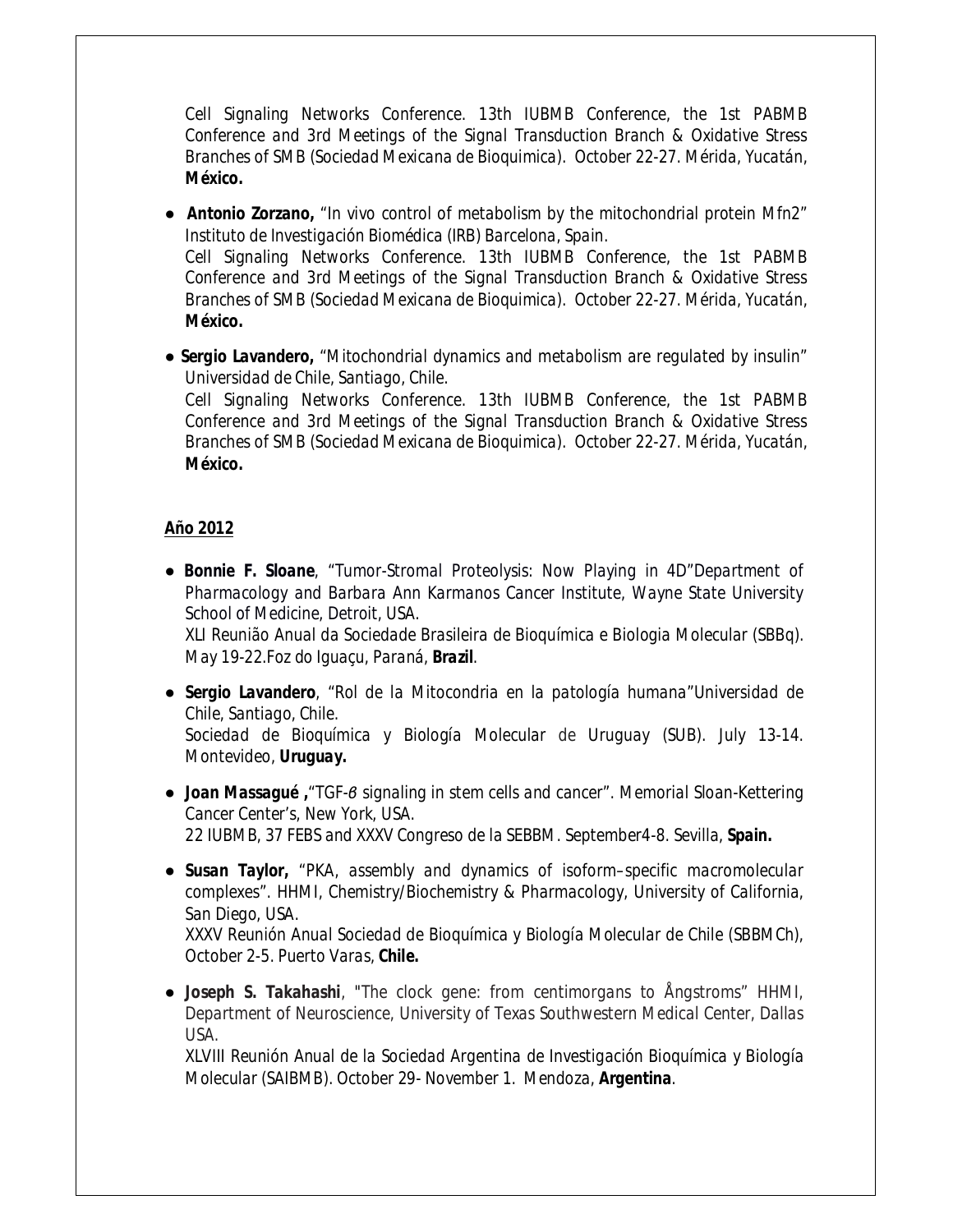- *● José Martinez Oyanedel, "Teaching Biochemistry Using New Strategies in the Universidad of Concepción" Universidad de Concepción, Chile. "Symposium- PABMB-SBBq, Education in Biochemistry. XLI Reunião Anual da Sociedade Brasileira de Bioquímica e Biologia Molecular – SBBq. May 19-22. Foz do Iguaçu, Paraná, Brazil.*
- *● Raul Herrera, "Complementing theoretical biochemistry with the use of computer" Universidad de Talca, Chile. "Symposium- PABMB-SBBq, Education in Biochemistry. XLI Reunião Anual da Sociedade Brasileira de Bioquímica e Biologia Molecular – SBBq. May 19-22. Foz do Iguaçu, Paraná, Brazil.*
- *● Agustín Aduriz-Bravo, "La naturaleza de la biología en la formación de biólogos en la universidad" Centro de Formación e Investigación en Enseñanza de la Ciencias. Facultad de Ciencias Exactas y Naturales, Universidad de Buenos Aires. Argentina. XIV Jornadas de la Sociedad de Bioquímica y Biología Molecular de Uruguay (SUB). August 1 - September 2. Piriápolis, Maldonado. Uruguay*
- *● Leonardo Levinas, "Éxitos y fracasos de la enseñanza de la ciencia: un enfoque a partir de la teorías sobre cambio conceptual" Universidad de Buenos Aires, Argentina. XIV Jornadas de la Sociedad de Bioquímica y Biología Molecular de Uruguay (SUB). August 1 - September 2. Piriápolis, Maldonado. Uruguay*

## *Año 2013*

- *Sergio Lavandero, Universidad de Chile, Chile "Intraorganelle Communication in Normal and Diseased Cells". XLII Reunião Anual da Sociedade Brasileira de Bioquímica e Biologia Molecular (SBBq). May 18-21.Foz do Iguaçu, Paraná, Brazil.*
- *Silvio J. Gutkind NIH, Bethesda, USA. "Novel G protein-regulated signaling circuitries in human cáncer" XXXVI Congreso de la Sociedad Española de Bioquímica y Biología Molecular (SEBBM), September 3-6. Madrid, Spain.*
- *Claudio Sunkel, Instituto de Biologia Celular e Molecular, University of Porto, Porto.Portugal."Mechanisms of gentic stability during cell division". XIIPABMB Congress, November 9-14. Puerto Varas, Chile.*

### *Año 2014*

*● Rosalba Lagos, University of Chile, Santiago, Chile "From genes to applications in antibacterial next generation therapy". FEBS-EMBO 2014 Conference, August 30 - September 4. Paris, France*